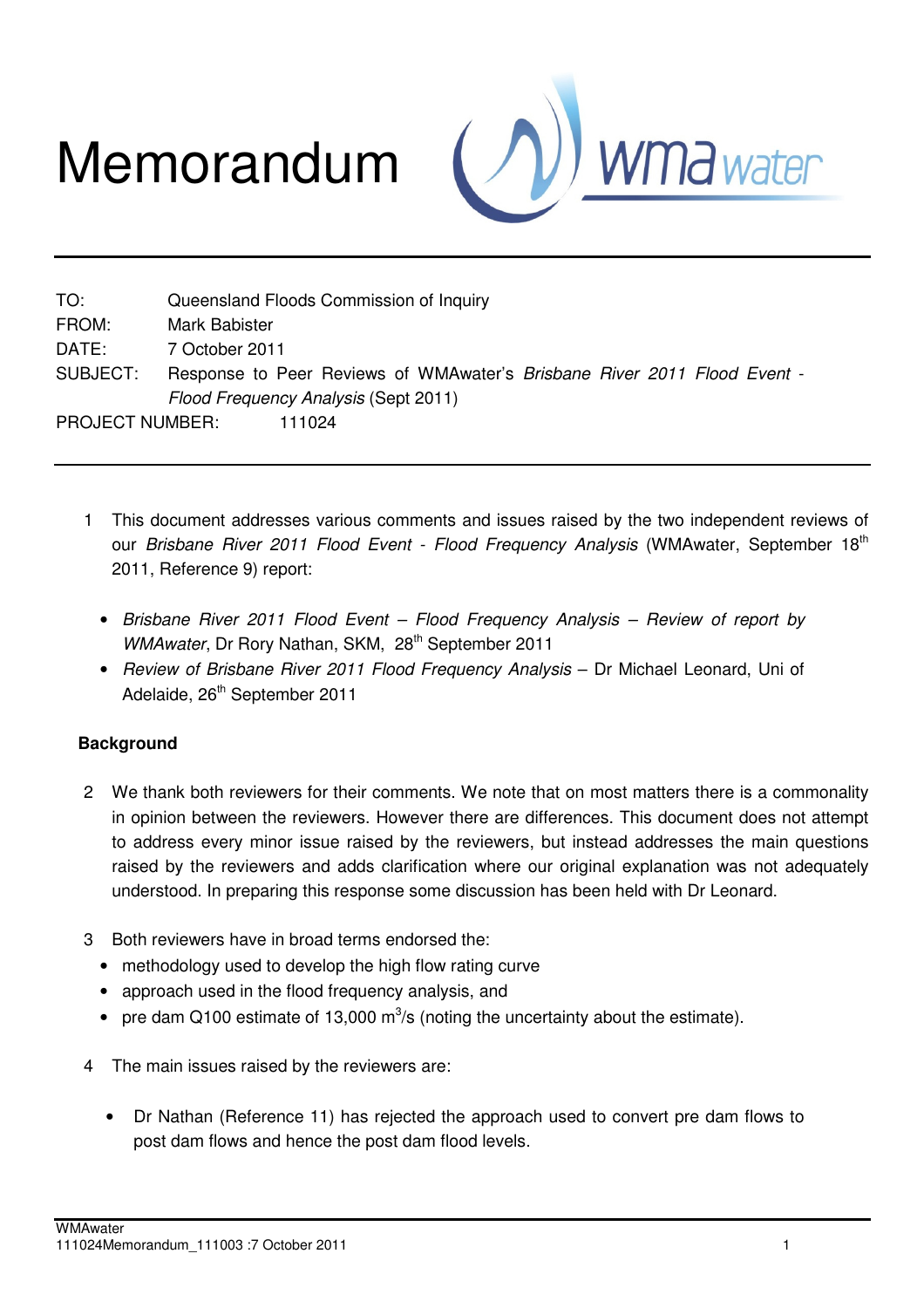- Dr Nathan has presented some additional observed debris marks for the 2011 event (Figure 3) that in some locations contradict the flood levels presented in the Joint Task Force 2011 report.
- Dr Nathan has raised questions, based on the debris marks, about the design flood profiles presented in our report.
- Dr Leonard (Reference 10) believes we have used implicit knowledge of the 2011 event to determine the post dam estimate.
- Both reviewers recommend the use of Monte Carlo (stochastic) analysis.

## **Monte Carlo Analysis**

- 5 Both reviewers noted that our report (Reference 9) did not recommend Monte Carlo (Stochastic) Analysis to address the complex joint probability problem when determining flood levels under current conditions (post dam). It is our firm view that a Monte Carlo (Stochastic) would be the most appropriate method of addressing this problem as was recommended in our earlier report (May 2011, Reference 7) to the Commission and in The Commissions Interim Report. We did not reiterate this major recommendation because it had already been covered.
- 6 We understand that Dr Leonard was not aware of the recommendations in our May report when conducting his review but we find it curious that Dr Nathan who was well aware of this report and its associated expert testimony chose to ignore this fact. The two key quotes from our May 2011 report are set out below (we have used the term Stochastic instead of Monte Carlo).

*"Substantial revision of the design hydrology methodology should be considered, preferably including a stochastic framework that can reproduce reasonable natural variability in the flood characteristics identified above, through the use of a suite of plausible temporal and spatial rainfall patterns." WMAwater, May 2011, Paragraph 123 (Reference* 7*).* 

 *"The design modelling that was first developed in 1983 should be updated to take full advantage of new techniques for design hydrology and improvements in computing power. This should include an investigation of longer duration floods and larger inflow volumes, preferably using an ensemble or stochastic modelling process where a range of plausible temporal and spatial patterns are considered for a full range of flood events..." WMAwater, May 2011, Paragraph 173 (Reference* 7*).* 

7 It is also part of the recommendations (2.10 to 2.13) of Queensland Floods Commission of Inquiry Interim Report that a "Stochastic or Monte Carlo or Probabilistic Approach" be used.

## **Pre Dam to Post Dam Conversion**

8 While we thought that Figures 2 – 5 (Reference 9) and the associated text, on the pre to post dam relationship were largely self explanatory we accept the reviewer comment that more explanation was required.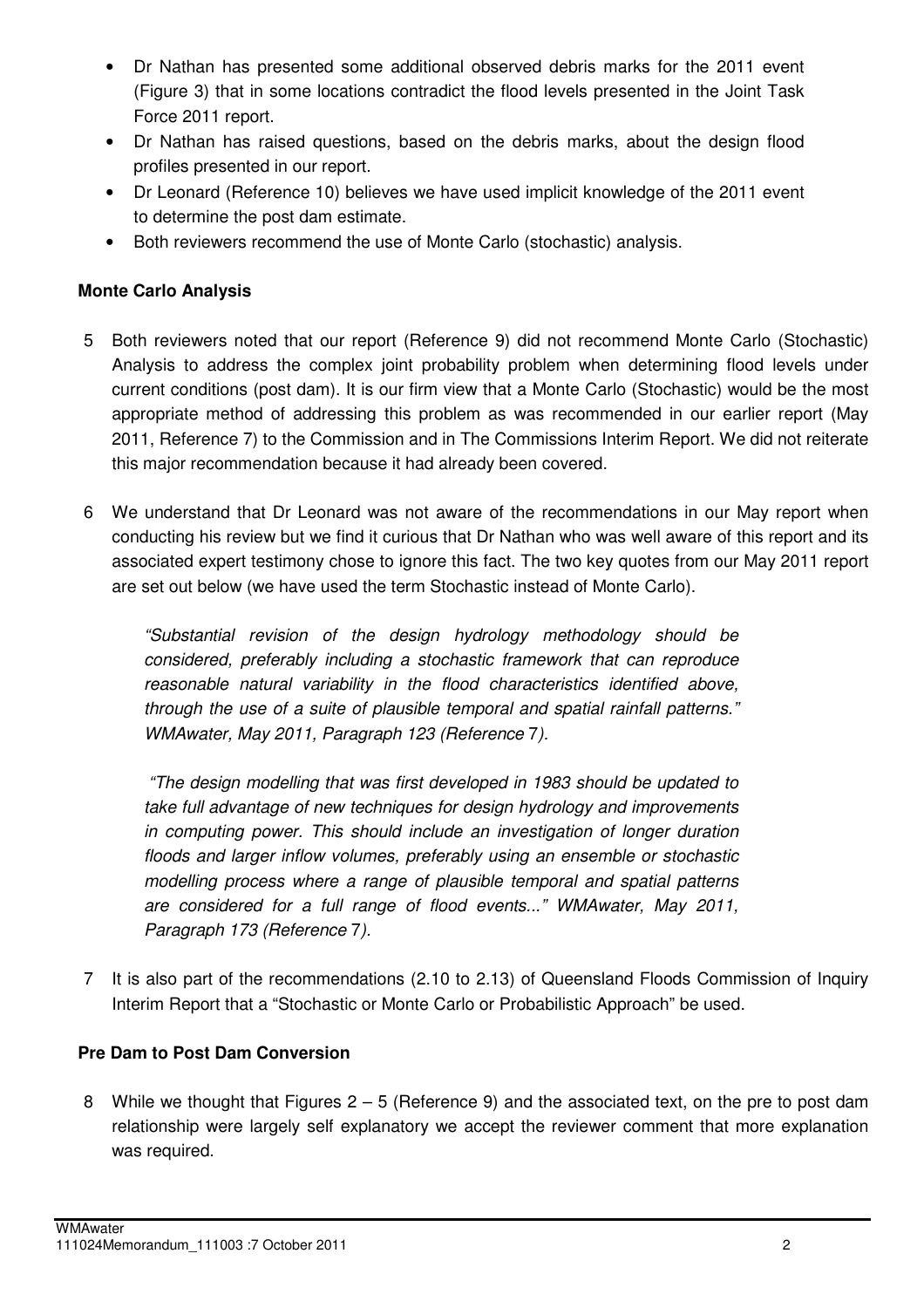- 9 The intent of these figures was to demonstrate the variability of pre dam to post dam flows and that there is no fixed ratio as this will vary from one event to the next. It was for this reason that the approximate zone of influence (solid orange line) was drawn around these values. The key aspect of Figures 2 – 5 (Reference 9) is that they include the best estimates of 1893, 1974 and 2011 events, as well as a number of synthetic (design) events. An updated version of Figure 3 is attached which includes a range of plausible adjustments for the impact of Somerset dam. It also shows the most likely zone of influence based on the scatter of the data points.
- 10 Figure 2 mainly contains Seqwater (Reference 12) and DNR data, while nearly all the points on Figures 3 - 5 were extracted from modelling work carried out by SKM (Reference 6). Even though Figure 2 is derived from different data sets it has a very similar shape to Figures 3 - 5.
- 11 It is important to understand that for all actual historical flood events either the pre or post dam value has to be estimated using complex modelling that adjusts for the presence or otherwise of the dam. For example the 1893 flood would have been modelled for post dam impacts. For synthetic events both pre and post dam flows are estimated using modelling. All of these events (historical or synthetic) represent the impact of a hydrologic loading on the catchment with and without dams. The historical events are important as while they do not represent the full complexity of the individual historical events they do embody the core characteristics (temporal and spatial patterns) and therefore are a good predictor of real catchments response. Of these the 2011 event is the most important as there is no uncertainty on how the operating procedures would have been carried out. The actual probability of the synthetic events are not that important in this application as they are only considered as hydrologic loadings, it is however important that they have plausible characteristics.
- 12 Using models it would be possible to add additional data points to these graphs. This would be best done by using a range of design rainfalls with observed temporal patterns and appropriately scaled spatial distributions. If the graph were sufficiently populated it could be used as part of a joint probability exercise to determine post dam flows from pre dam flows. The variability seen on these graphs represents the influence of many of the factors discussed by Dr Nathan in Paragraph 37 Reference 11. When the data points on these graphs are considered as hydrologic loadings there is no "circular" argument as suggested by Dr Nathan (Reference 11, paragraph 19, 55).
- 13 The 3 historical events (1893, 1974 and 2011) on Figure 3 are described by Dr Nathan as a "miserably small" dataset, they show a dam performance which is very different from the 2003 Review Panels 12 000 m<sup>3</sup>/s pre dam to 6000 m<sup>3</sup>/s post dam (Reference 5) and SKM (2003) 12 000  $\text{m}^3$ /s pre dam to 6500 m $^3$ /s post dam and all 3 events are larger than 6500 m $^3$ /s. This raises serious concerns about the 2003 pre to post dam conversion as not one historical event supports it and it is hard to accept all 3 events are outliers.
- 14 While we still recommend a full Monte Carlo approach the advantage of this approach would be it doesn't need to make assumptions about the probability of design rainfall or design losses and can be used as a check.
- 15 Dr Leonard (Reference 10) has suggested that we have used implicit knowledge of the 2011 event to estimate post dam Q100 flow. While we were clearly aware of the dams impact on the 2011 event we believe that the estimate is valid without being aware of this event and makes best use of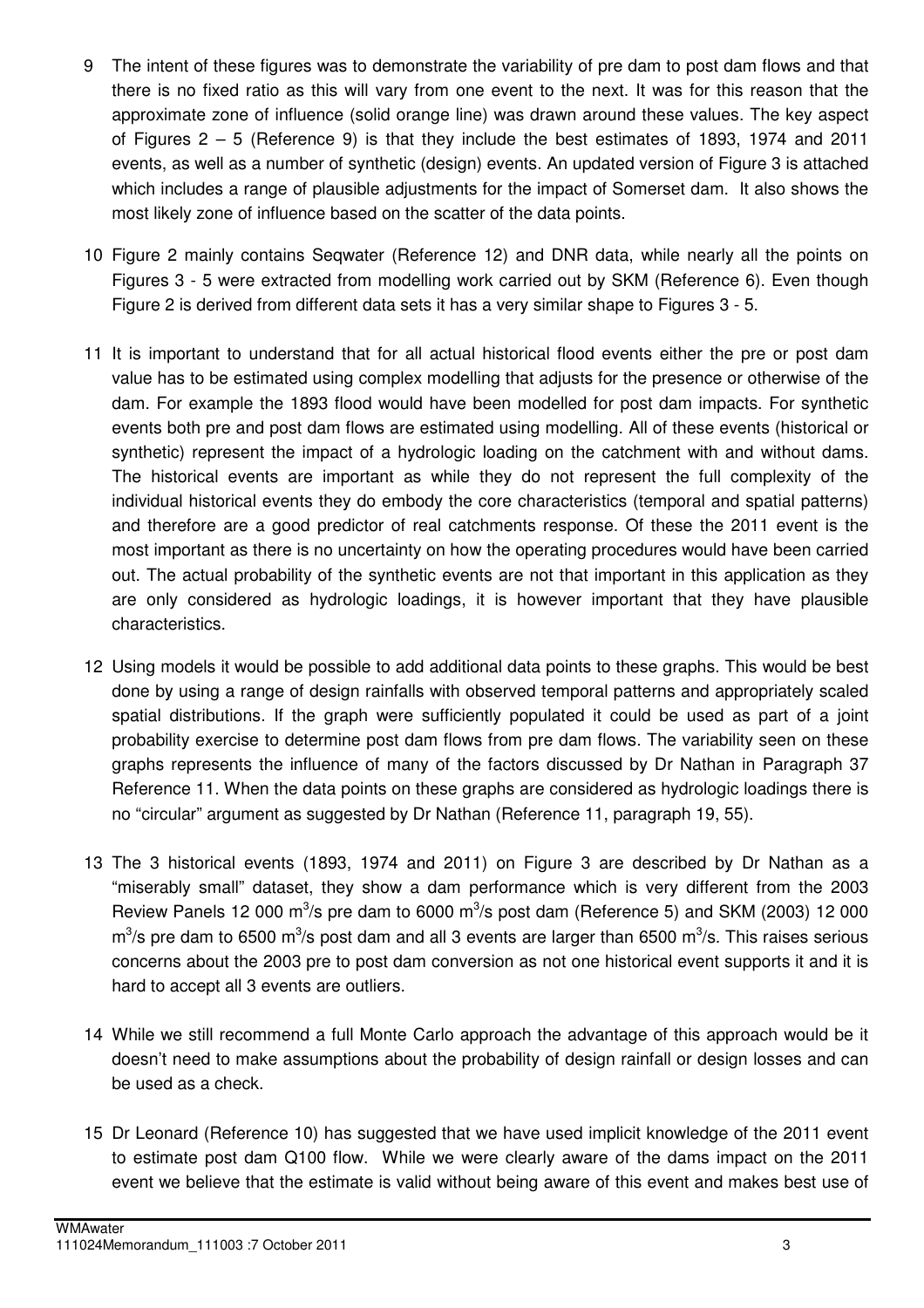the behaviour of large events that were known prior to 2011 (orange dashed line (estimation line) on Figure 3).

## **Comments of the SKM 2003 Models and Estimates**

16 Dr Nathan (Reference 11) suggests that the SKM (2003) study (Reference 6) is the best available information and that *"the findings of the study were independently reviewed and endorsed by an independent panel."* The flood frequency analysis conducted by SKM at Savages Crossing represents best practice. The following commentary raises a number of issues have been documented by others in relation to the data and models used by SKM.

#### *Rainfall*

- 17 One of the concerns of the 2003 Review Panel (Reference 5) was a major misclosure between the Flood Frequency Analysis and the design rainfall method. The implications of this were that the modelling may have substantially underestimated the volume. Sargent (2006a, Reference 13) found a number of issues with the SKM (2003) work when conducting an analysis for Ipswich. Sargent (2006a, Reference 13) found that the CRC FORGE rainfall had been incorrectly input into the RAFTS model for the 24, 30, 36 and 48hr durations.
- 18 Sargent notes that of the SKM study that:

*"… the effective rainfalls on the sub areas (i.e. input rainfall minus losses) were consistently lower than those applied in the current study. It was also confirmed that the applied losses were identical, so it was concluded that the input rainfalls were less than those provided in the CRC-FORGE spreadsheet." Sargent 2006a Section 5.1 , Page 11, para 2 (Reference 13)* 

19 Once Sargent corrected the rainfalls the misclosure between the FFA and the design rainfall method was removed (refer to Table 1). The corrected pre dam RAFTS estimate is within 3% of the WMAwater estimate of 13 000  $\mathrm{m}^3$ /s (Reference 9).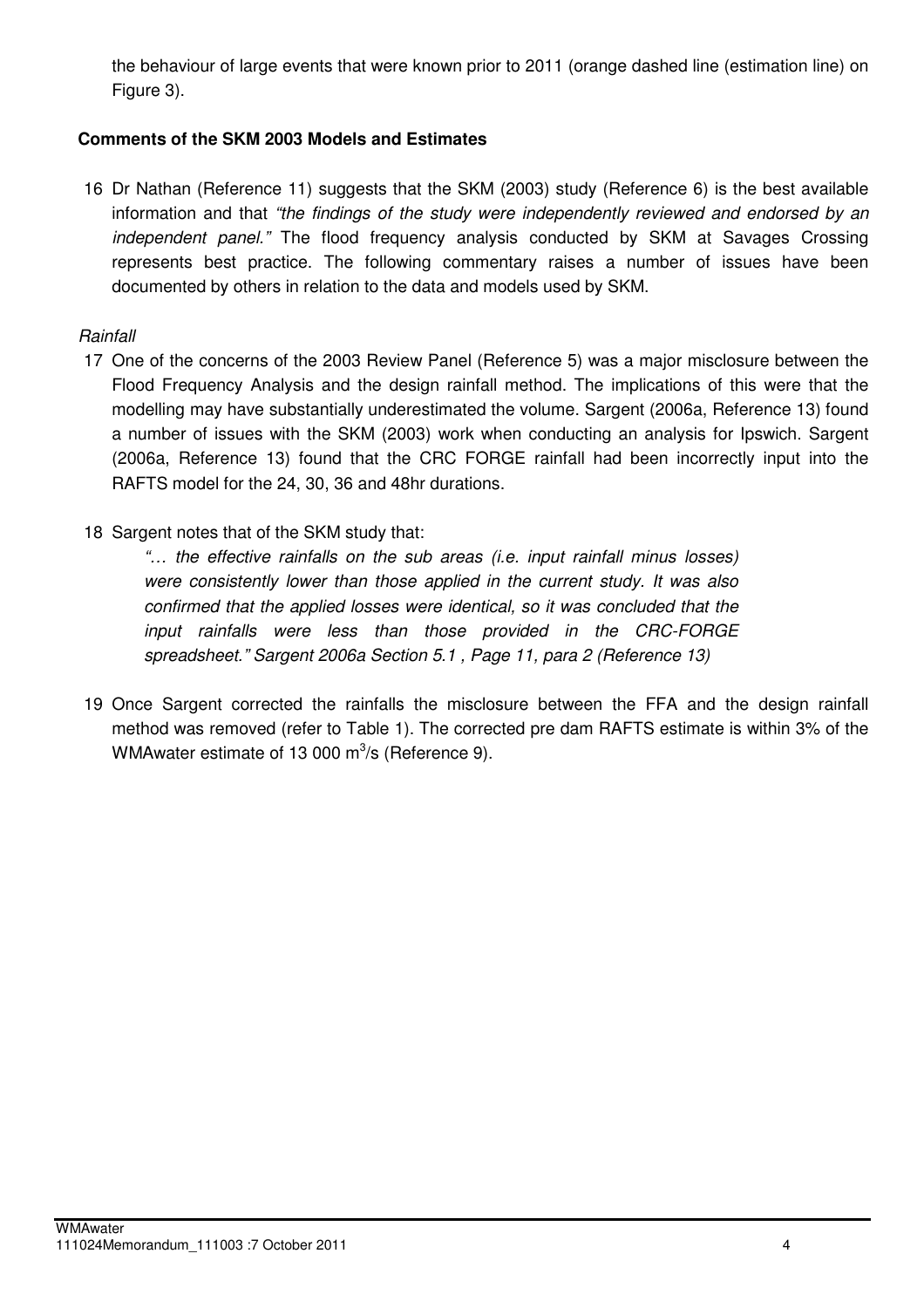Table 1: Comparison of RAFTS Model Peak Flow Estimates (Reproduced from: Sargent, 2006a, Reference 13). Note Current Study refers to Sargent 2006a.

| Location                                                                                                   | Peak Flows ( $m^3$ /s) for Storm Durations of |                            |                            |                                  |                            |
|------------------------------------------------------------------------------------------------------------|-----------------------------------------------|----------------------------|----------------------------|----------------------------------|----------------------------|
|                                                                                                            | <b>24 Hrs</b>                                 | <b>30 Hrs</b>              | <b>36 Hrs</b>              | 48 Hrs                           | <b>72 Hrs</b>              |
| <b>Values from SKM</b><br>a)<br>(2003) Table 4-2<br>Savages Crossing<br>Moggill<br>Brisbane Port<br>Office | 8.387<br>7,607<br>7,608                       | 9,607<br>9,015<br>9,015    | 8.379<br>7,588<br>7,589    | 8,626<br>8,004<br>8,005          | 9.192<br>10.101<br>10,106  |
| b) Current Study<br>Savages Crossing<br>Moggill<br><b>Brisbane Port</b><br>Office                          | 9,700<br>8,600<br>8,600                       | 13,140<br>12,600<br>12,600 | 11,400<br>11,800<br>11,800 | 9,700<br><i>10.000</i><br>10.000 | 9.100<br>10,200<br>10,200  |
| Difference between<br>b) and a) $%$<br>Savages Crossing<br>Moggill<br>Brisbane Port<br>Office              | +16%<br>+13%<br>+13%                          | +37%<br>+40%<br>+40%       | +36%<br>+56%<br>+56%       | $+12%$<br>$+25%$<br>$+25%$       | $+9\%$<br>$+1\%$<br>$+1\%$ |
| NOTE: Critical duration values shown in bold type                                                          |                                               |                            |                            |                                  |                            |

## *RAFTS Modelling*

- 20 Further, Sargent (2006a, Reference 13) also found the SKM (2003) RAFTS model has been set up in a very unorthodox way. Typically for a large rural catchment flow is routed through the each subcatchment or river reach. However, an approach often used for an urban situation has been used, where flow in each reach has been simply lagged without attenuation. Most of the attenuation takes place in a small number of large conceptual storages including the:
	- Confluence of the Brisbane River and the Bremer River, and
	- Confluence of the Brisbane River and Lockyer Creek.
- 21 Given these two large conceptual storages are just above two major calibration points, Moggill and Savages Crossing, there is serious concern that these storages are the only locations where the model estimates are reliable. Sargent (2006a, Reference 13) also found that these conceptual storages produced very different routing behaviour for different storm durations.

#### *Hydraulic Model*

22 KBR (2002, Reference 14) found that the use of the resistance radius method in the Mike 11 model developed by SKM was having major effects on the models behaviour for events that were not a similar order of magnitude to the calibration event. KBR (2002, Reference 14) recommended switching to the total area hydraulic radius procedure.

*"In general, the conveyance value calculated in the previous study has been overestimated using the Resistance Radius procedure. The adoption of the new procedure for calculating hydraulic radius has increased water levels in some locations despite the significant reductions in Manning's n roughness". KBR, 2002, page 2* (Reference 14)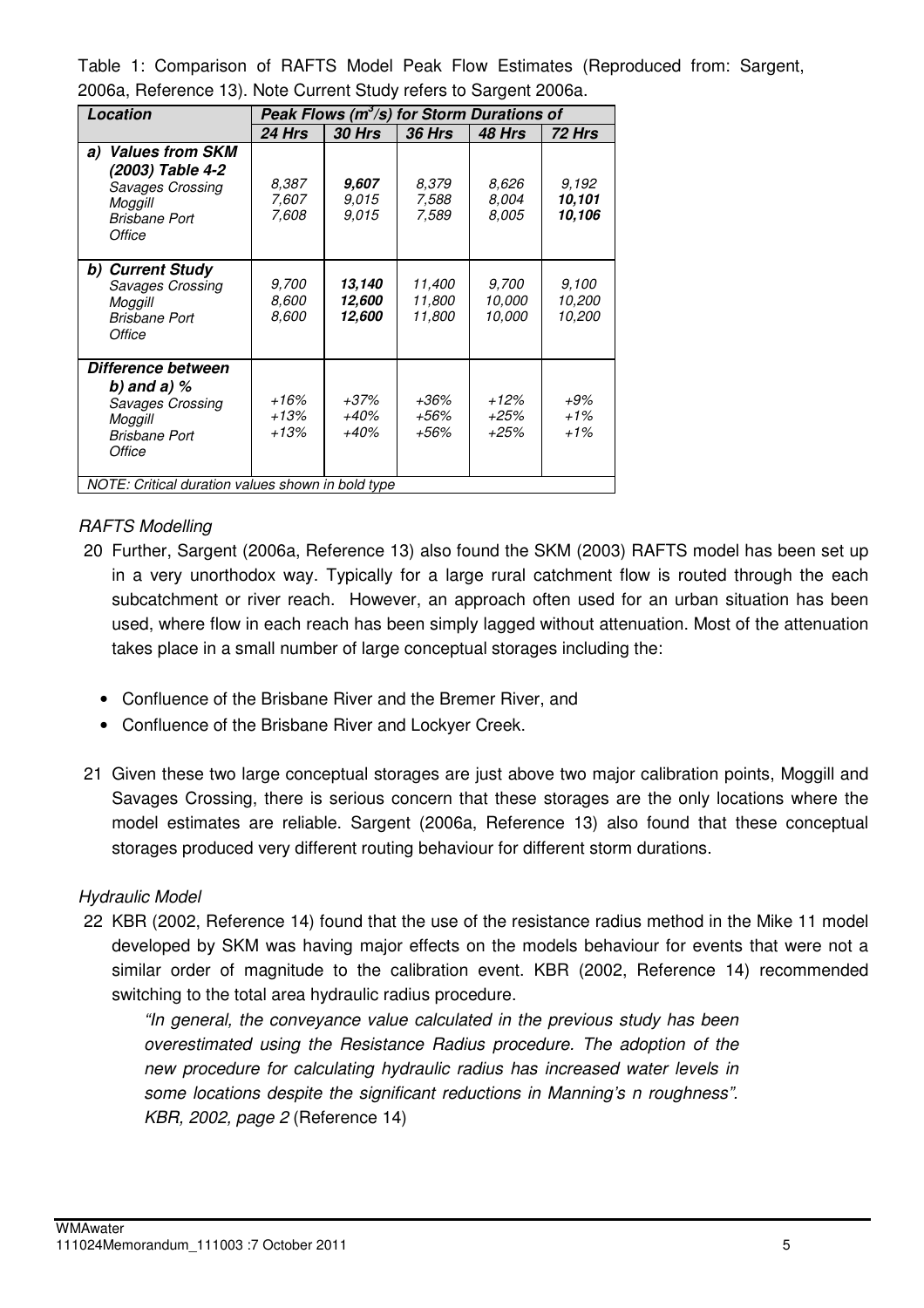23 This finding regarding resistance radius is similar to the findings of the WMAwater 2011 Hydraulic Modelling Report (Reference 8) which also identified issues with the use of the resistance radius method in this catchment.

#### **Observed peak flood level data for the January 2011 flood event**

- 24 At the time of issuing WMAwater's Flood Frequency Analysis report (Reference 9), the only datasets available that contained information on peak flood levels for the January 2011 floods were the peak flood level marks indicated in Table 3 of the Joint Task Force March 2011 report (Reference 15) and stream gauge station observations along the Brisbane River.
- 25 In his response Dr Nathan (Reference 11, Figure 3) refers to observed data points for the 2011 event collected by Brisbane City Council that are different to those listed in the Joint Task Force March 2011 Report. The Joint Task Force (2011, Reference 15) did note that the observed levels contained within the report were draft and subject to verification.
- 26 The data points used by Dr Nathan were not made available to WMAwater and no source is included in Dr Nathan's review. As a result further assessment was not possible as the data points have not been tabulated. However, if these data points prove to be more reliable than the Joint Task Force March 2011 levels then these data points would suggest that the calibration of the Mike 11 model was not as poor as originally thought. Figure 3 would suggest that within 10km up and downstream of Jindalee the Mike 11 model fits the observed data reasonably well. There are still some issues with the calibration between Oxley Creek and the Port Office.

#### **Clarification of method used to derive flood profiles**

- 27 Dr Leonard (Reference 10) has wrongly interpreted that WMAwater calibrated the Mike 11 model to fit the 2011 Joint Taskforce data (Reference 15) and used this revised model to determine the 1% AEP levels.
- 28 WMAwater did not use the Mike 11 model to determine the 1% AEP levels because it was not practical to recalibrate the model in the time available. An alternative approach was undertaken by WMAwater to obtain a reasonable estimate of the Q100 levels along the Brisbane River (from Moggill to Brisbane Port Office). The basis of this approach was to utilise the observed peak flood level marks along Brisbane River (Reference 15), to derive the January 2011 peak flood profile. The Mike 11 model was used to estimate how far flood levels for design flows of 9500  $\text{m}^3\text{/s}$  and 9000  $\text{m}^3$ /s were below the January 2011 flood of approximately 9850  $\text{m}^3$ /s.. Because the Joint Task Force flood levels were a fair distance apart a straight linear interpolation between the points was not considered appropriate. The shape of the flood profile between the observed flood levels was guided by the shape of the Mike 11 profile for the 2011 event.
- 29 While it would be better to recalibrate the model this approach is can be readily applied to the new dataset reported by Dr Nathan or any subsequent dataset. The flood levels for post dam design flows of 9500 and 9000  $\text{m}^3$ /s can be presented relative to the 2011 observed flood levels. Table 2 shows the height of the revised Q100 lines relative to the 2011 flood levels. The values in the table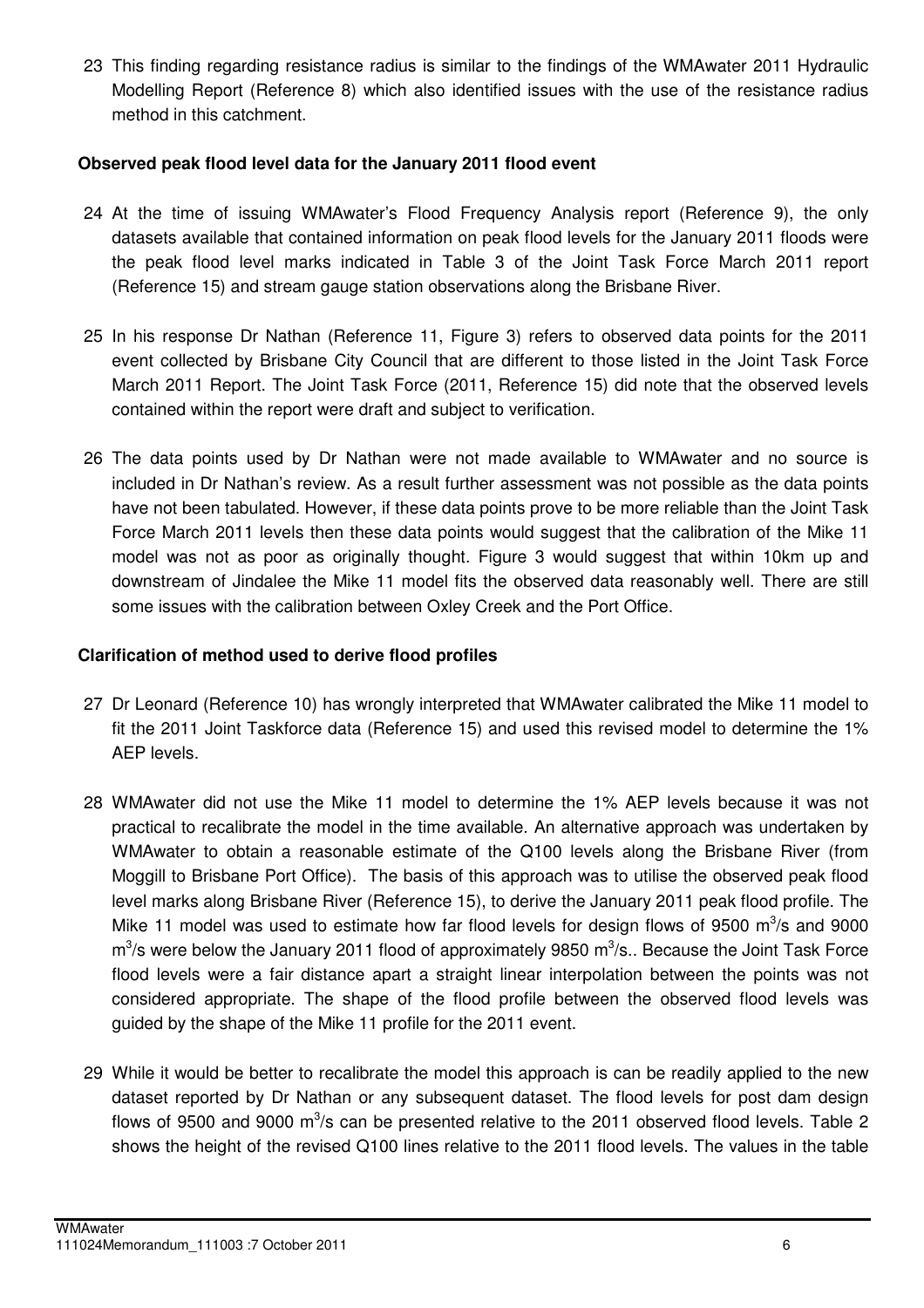can be easily interpolated to determine design levels at any location where there is a reliable measurement of the 2011 level.

Table 2: Height of the Q100 below the 2011 flood level

| Location                                                            | Height of the WMA Q100 $(9500 \text{ m}^3/\text{s})$<br>below the 2011 level<br>(mm) | Height of the WMA Q100 $(9000 \text{ m}^3/\text{s})$<br>below the 2011 level<br>(mm) |
|---------------------------------------------------------------------|--------------------------------------------------------------------------------------|--------------------------------------------------------------------------------------|
| 13 Bridge St., Redbank (off-bank)                                   | 400                                                                                  | 980                                                                                  |
| Cnr. Ryan St. and Woogaroo St., Goodna                              | 410                                                                                  | 980                                                                                  |
| Cnr. Moggill Rd. and Birkin Rd., Bellbowrie<br>(off-bank)           | 410                                                                                  | 960                                                                                  |
| Cnr. Thiesfield St. and Sandringham Pl., Fig.<br><b>Tree Pocket</b> | 360                                                                                  | 800                                                                                  |
| 312 Long St. East, Graceville                                       | 340                                                                                  | 730                                                                                  |
| Brisbane Markets, Rocklea                                           | 330                                                                                  | 710                                                                                  |
| Softstone St., Tennyson (Tennyson Reach<br>Apartments)              | 320                                                                                  | 700                                                                                  |
| 15 Cansdale St., Yeronga (off-bank)                                 | 270                                                                                  | 610                                                                                  |
| 42 Ferry Rd., West End                                              | 200                                                                                  | 490                                                                                  |
| 81 Baroona Rd., Paddington (off-bank)                               | 180                                                                                  | 460                                                                                  |
| <b>Brisbane City Gauge</b>                                          | 140                                                                                  | 390                                                                                  |

## **Flood Frequency Analysis** - **Data**

- 30 While both reviewers have endorsed the pre dam flood frequency estimate as reasonable, the following issues raised by the reviewers are addressed.
- 31 Dr Nathan (Reference 11 Paragraph 33) writes that "*It is not clear why WMAwater did not critically review the extensive flood frequency analysis undertaken by SKM (2003).*". The main reason was that it was not undertaken at the Port office and could not be considered an "at site analysis" as Savage's Crossing, is considerable distance upstream (in the order of 100km) of the Port Office Gauge. While flood frequency estimates at Savages Crossing can be translated downstream it is necessary to assume that the attenuation over this long reach is exactly balanced by the Bremer inflows. For this reason the SKM (2003) (Reference 6) estimate was not included in the list of similar estimates in Paragraph 131 (Reference 9). It should be noted that the two estimates referenced were within approximately 5-6% of our estimate which is very different to the 30% bounds discussed by Dr Nathan.
- 32 Dr Nathan also questions why the 1999 December City Design (Reference 4) Q100 estimate was not included in the list of similar estimates. The Q100 pre dam in the version of the City Design December 1999 report provided to WMAwater contains no text regarding how this estimate (which is contained in a figure in the partial Appendix A provided) was derived.
- 33 Footnote 2 of Dr Nathan's review (Reference 11) suggests the flood level data used in Appendix B of our report was incorrectly attributed to SKM and should be City Design June 1999. WMAwater have been provided with 2 separate versions of the June 1999 Brisbane River Flood Study, neither of which are complete and one of which has an SKM logo on the front cover. Dr Nathan will no doubt understand the confusion with so many versions of reports floating around as he has himself mistakenly referenced the December 1999 City Design Report as the June 1999 report (Table 1, Reference 11).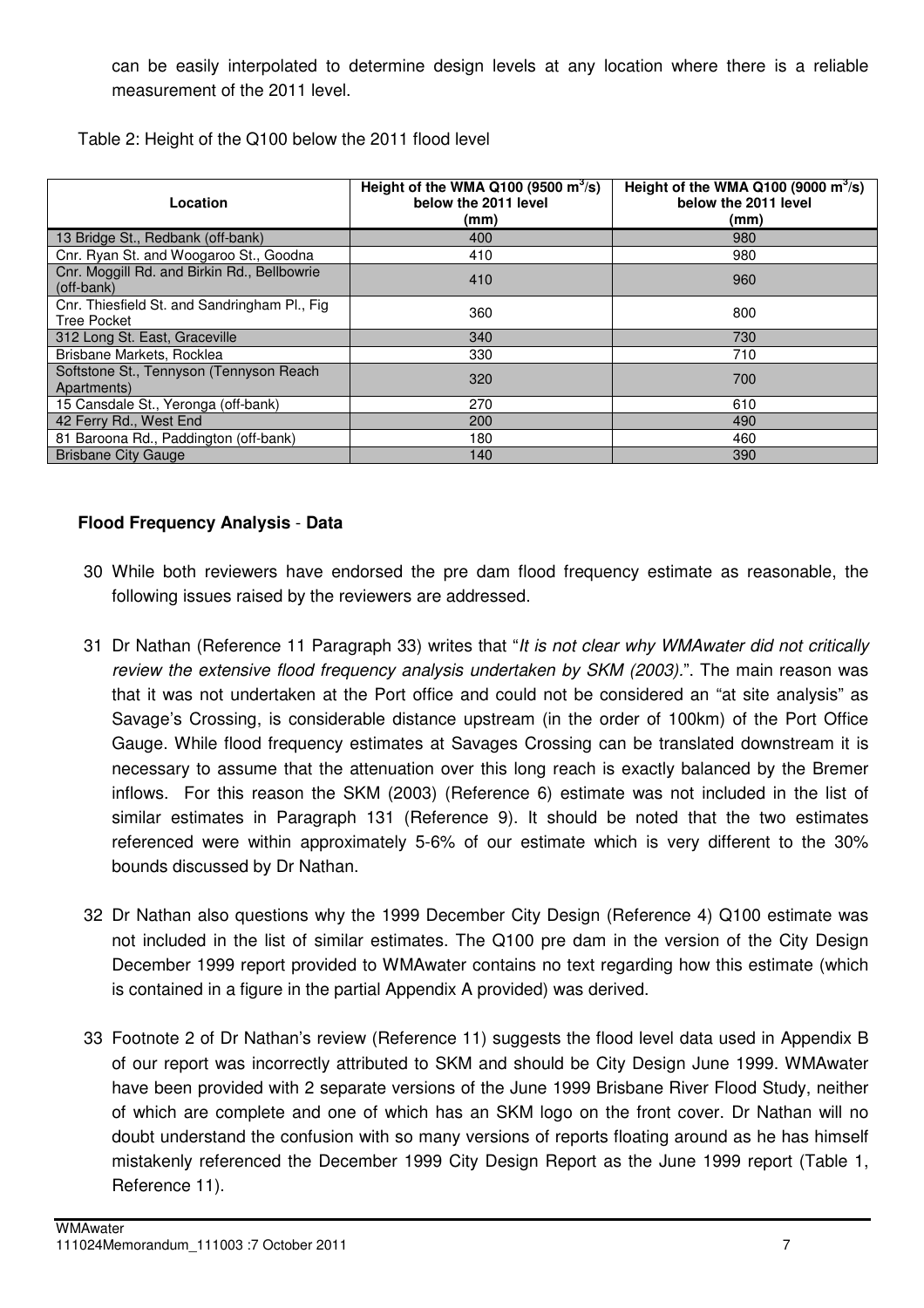- 34 Dr Nathan raised several questions about the assumptions behind some of the data used in the flood frequency analysis.
- 35 Two inconsistent flow values are given in Table 1 of City Design June 1999 (Reference 3) for the 1931 flood event: 7000  $\mathrm{m}^3$ /s and 6245  $\mathrm{m}^3$ /s. The table suggests that the removal of the dams reduce the flow. This makes no sense as even Somerset dam wasn't in place in 1931 and its removal would make flows go up. The flow value of 7000  $\text{m}^3$ /s was used as it was more compatible with the other data.
- 36 The 1974 pre dam flow of was based on a consideration of estimates with Somerset dam (described in Paragraph 101 of Reference 9). These estimates range from 9800 to 10 900  $m^3/s$ . Greater emphasis was put on the upper end of the range which is more consistent with the adopted rating curve. City Design (June 1999, Reference 3) suggests at the Port Office the adjustment to pre Somserset dam is 490m<sup>3</sup>/s. While other sources suggest this adjustment may be higher. A pre dam estimate of 11 300  $\text{m}^3\text{/s}$  was adopted.
- 37 The 2011 pre dam estimate was developed using the SKM pre dams 2011 flood level of 6.4mAHD (Reference 16, Table 7-2 Case 5) and the adopted rating curve.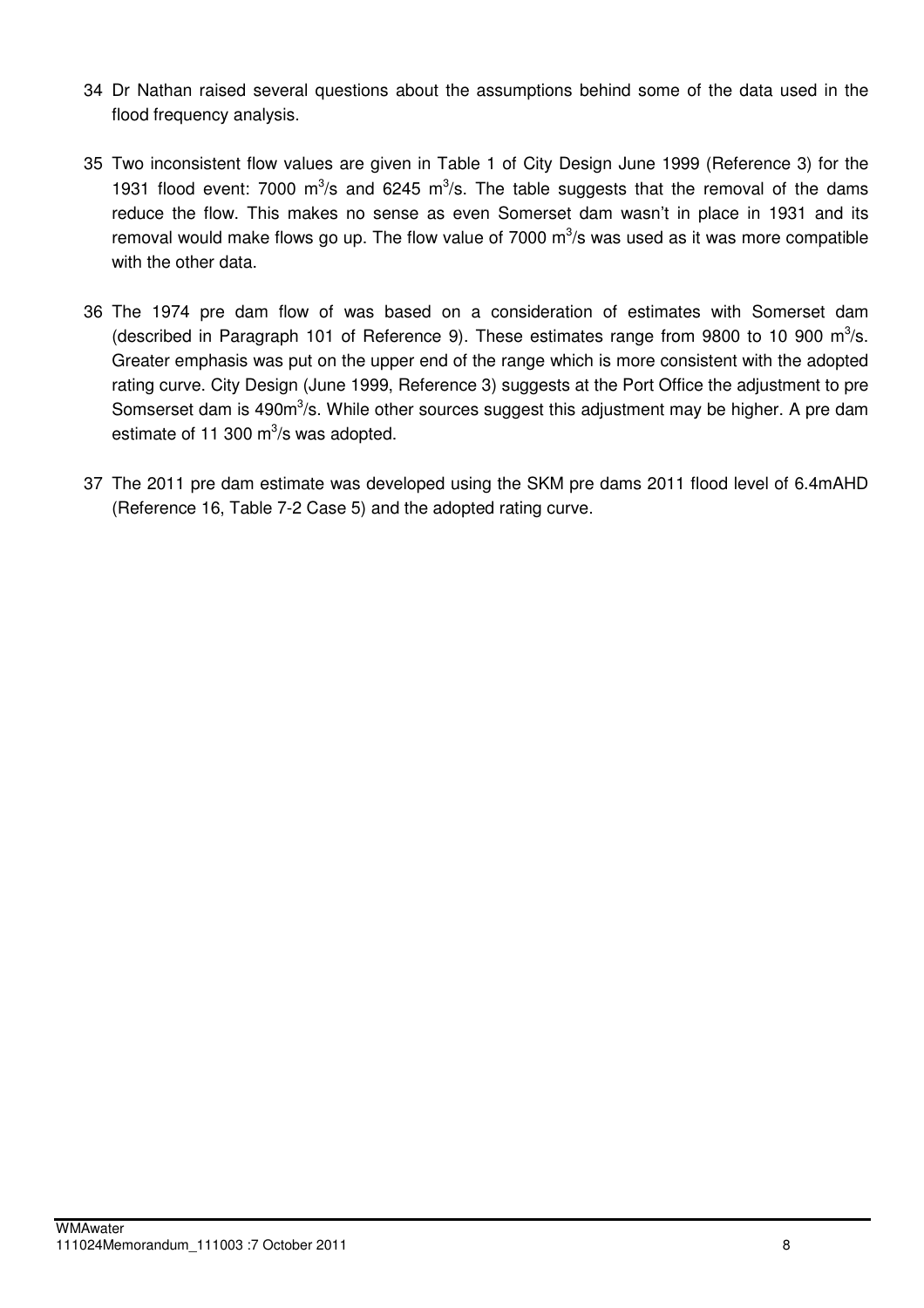#### **References**

- 1. SKM  **Brisbane River Flood Study** Brisbane City Council, June 1998.
- 2. Mein, R.  **Brisbane River Flood Study Review of Hydrological Aspects**  Monash University December 1998.
- 3. City Design  **Brisbane River Flood Study**  Brisbane City Council, June 1999.
- 4. City Design  **Further investigations into the Brisbane River Flood Study**  Brisbane City Council, December 1999.
- 5. Mein, R., Apelt, C., Macintosh, J., Weinmann, E.  **Review of Brisbane River Flood Study**  Independent Review Panel, 3 September 2003.
- 6. SKM

**Brisbane River Flood Study - Further Investigation of Flood Frequency Analysis Incorporating Dam Operations and CRC-Forge Rainfall Estimates - Brisbane River**  December 2003.

- 7. WMAwater **Report to the Queensland Floods Commission of Inquiry**  May 2011
- 8. WMAwater **Review of Hydraulic Modelling – Queensland Floods Commission of Inquiry**  July 2011
- 9. WMAwater **Brisbane River 2011 Flood Event – Flood Frequency Analysis**  September 2011
- 10. Dr Michael Leonard, Uni of Adelaide **Review of Brisbane River 2011 Flood Frequency Analysis**  26<sup>th</sup> September 2011
- 11. Dr Rory Nathan, SKM,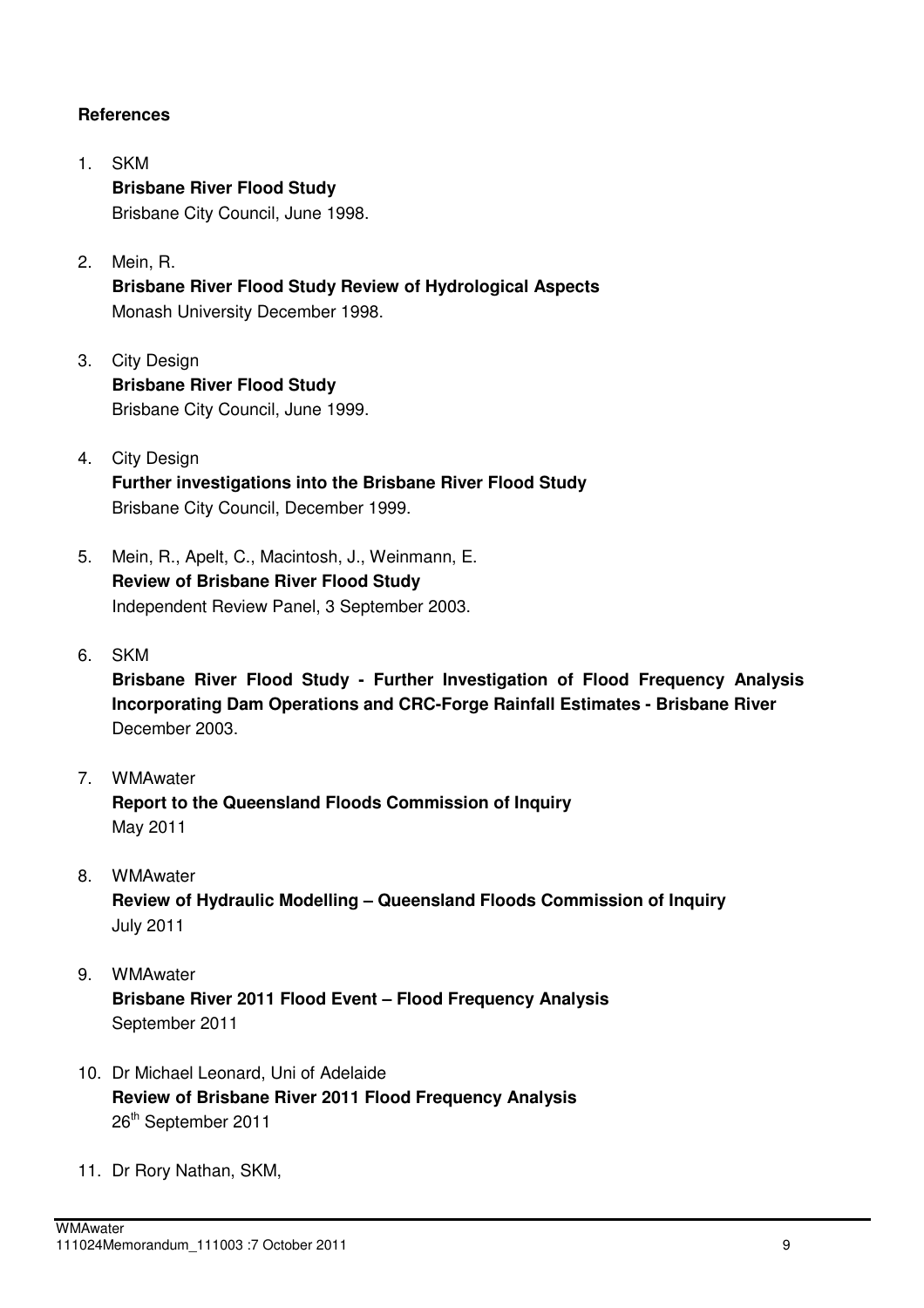**Brisbane River 2011 Flood event – Flood Frequency Analysis – Review of report by WMAwater,** 

28<sup>th</sup> September 2011

- 12. SEQ Water  **Report on the Operation of Somerset Dam and Wivenhoe Dam**  March 2011.
- 13. Sargent Consulting

**Ipswich Rivers Flood Study Rationalisation Project Phase 3 – "Monte Carlo" Analysis of Design Flows**  January 2006

14. Haliburton KBR

**Ipswich Rivers Flood Studies – Lower Bremer River Flooding Report**  8 May 2002

- 15. Joint Flood Taskforce  **Independent Review: Joint Flood Taskforce Report**  8 March 2011.
- 16. SKM

**Joint Calibration of a Hydrologic and Hydrodynamic Model of the Lower Brisbane River –Technical Report**  Seqwater, 24 June 2011

17. SKM

**Joint Calibration of a Hydrologic and Hydrodynamic Model of the Lower Brisbane River –Technical Report** 

Seqwater, 5 Aug 2011